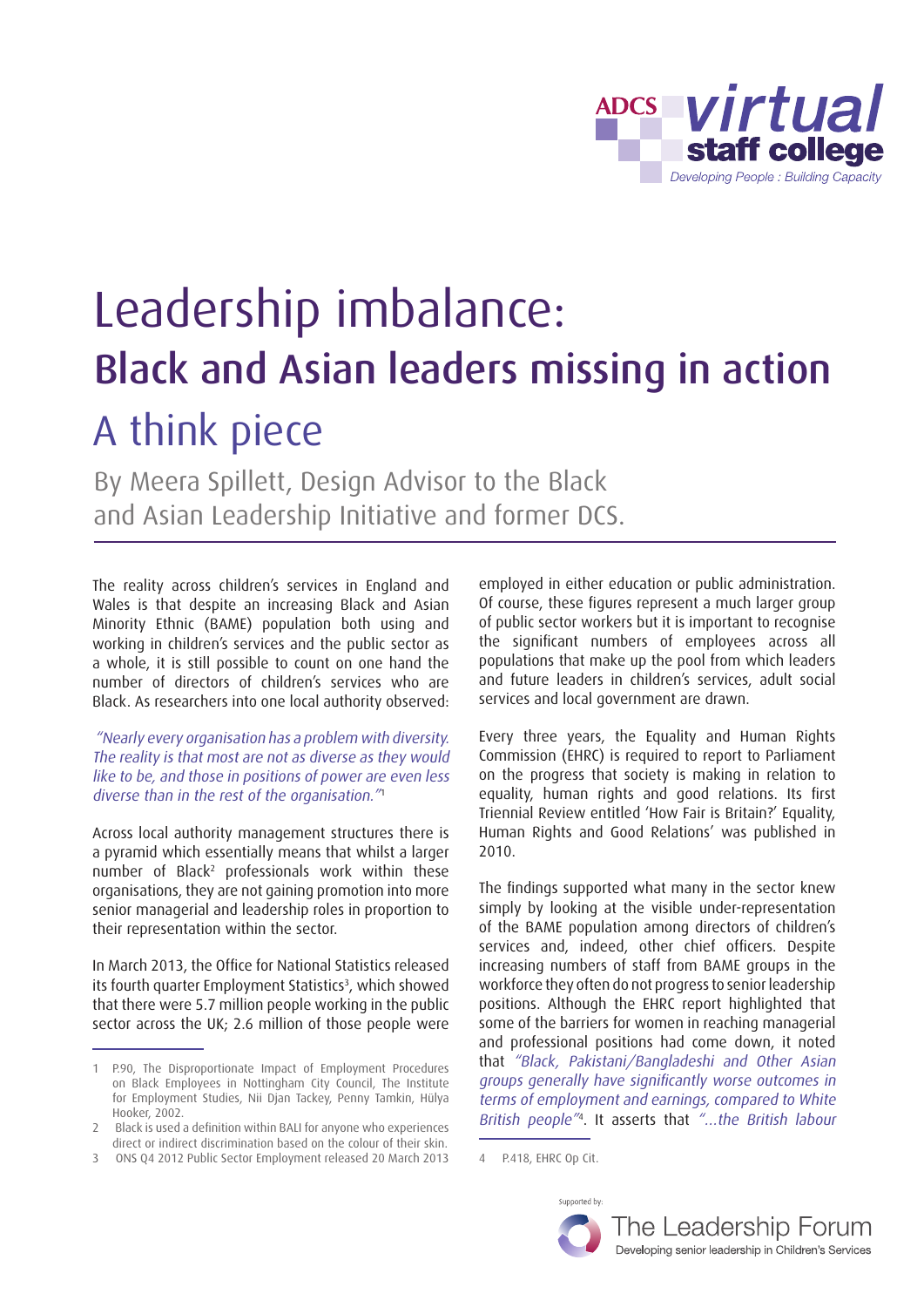market continues to be characterised by a high level of occupational segregation<sup>15</sup> and that segregation affects Black people in numerous ways.

The EHRC looked at two main types of employment segregation6 : 'Vertical' segregation and 'Horizontal' segregation. Vertical segregation examines the proportion of people in different levels of seniority and types of occupation. Horizontal segregation examines the proportions of the workforce who are drawn from a particular group in different sectors (for example, the numbers of men and women who work in engineering). Although the EHRC notes that the occupational categories are not as comprehensive as they could be. It reports evidence that "Women and people from some ethnic minority groups are less likely than White men to reach higher level jobs"<sup>7</sup> and that some ethnic minority groups are less likely to be in higher skilled, professional occupations than others. Gender and ethnicity differences together are also seen as doubling the effects of disadvantage, "'In terms of discrimination in progression, research suggests that Bangladeshi, Pakistani and Black Caribbean women face particular discriminatory barriers in the workplace."<sup>8</sup>

## **Barriers faced by Black leaders**

There are many barriers facing Black leaders; the first is securing a position within an organisation and then getting on within the organisation, achieving promotion and securing a senior leadership position. Black leaders trying to secure chief officer or very senior leadership positions face barriers when trying to join mainly white organisations or organisations where the very top tier of chief/senior officers are mainly white. For many senior leadership positions elected Members are part of the recruitment process and this also adds to the obstacles faced, particularly where those Members do not reflect the populations they serve in terms of their own ethnicity or/and where they have had no specific equalities training in recruitment and selection.

The Policy Studies Institute (PSI) $^{\circ}$  in its evidence to the EHRC uses the phrase 'process discrimination' to examine the barriers faced by candidates in recruitment, retention and promotion and the implications of these barriers on pay, employment and occupational segregation.

For those applying for senior leadership positions in local authorities, there are often additional layers in the process; one of these is candidate search and long listing which is often conducted by specialist recruitment agencies. Long listing, is a common practice designed to whittle down a field of suitable applicants to consider for shortlisting. Many of these consultants operate on a key contacts list; they will either know people in authorities and ring them to ask if they know of anyone suitable for the position they are trying to fill or they may have a small network of professionals with whom they 'keep in touch' for their next career move. This reliance on an informal network is potentially the first barrier to such networks faced by Black professionals. If they are not part of an 'in' crowd it is unlikely that their names will become known and be proactively approached in this way. By their very number, senior Black managers may not have the same opportunity to be part of networks or they may be wary of networks as their structure may conform to culturally biased norms and, consequently, the manager may decide that they do not feel comfortable being part of them.

In a 2009 report, the Government Equalities Office<sup>10</sup> pointed to evidence that under-represented groups not only had limited 'social capital' (relationships between people and the mutual obligations and support that these relationships create), but that they were often excluded from these informal networks.

Once an application for a post is made there is further scope for process discrimination. The PSI highlighted a field experiment, testing recruitment procedures. "[It] involved the submission of matched job applications from white and ethnic minority applicants. Candidates were matched except with respect to their ethnic background and names were randomly assigned to convey that ethnic background. The test sought to estimate the extent of racial discrimination in different areas of the British labour market. Net discrimination in favour of white names over equivalent applications from ethnic minority candidates was 29% (Wood et al, 2009). The level of discrimination was found to be high across all ethnic minority groups."<sup>11</sup>

For some candidates then, it may be that they don't even make the long-list for consideration. If they do, a further obstacle can be the 'technical assessor' that sits alongside the recruitment consultant to assess the professional skills and knowledge of the potential candidate. Once again, the informal network comes into play in selecting these technical assessors. Furthermore, for some of these assessors it may well have been some time since they were in direct practice and they may not have had any recent equality recruitment training themselves. Although the figures are not available simply because of the low numbers of Black senior leaders in the sector, it is unlikely that they will be represented as one of the technical assessors on long-listing recruitment and selection processes.

<sup>5</sup> P.X EHRC First Triennial Report 'How Fair Is Britain' 2010

<sup>6</sup> P.382, EHRC Op Cit.

<sup>7</sup> P.421, EHRC Op Cit.

<sup>8</sup> P.448, EHRC Op Cit

Developing The Employment Evidence Base, Policy Studies Institute. D. Smeaton, M. Hudson, D. Radu, K. Vowden, 2010.

<sup>10</sup> Increasing Diversity on Private and Public Sector Boards, Ruth Doldor, Professor Susan Vinnicombe, Cranfield School of Management, 2009.

<sup>11</sup> P.85 PSI Developing The Employment Evidence Base, Op Cit.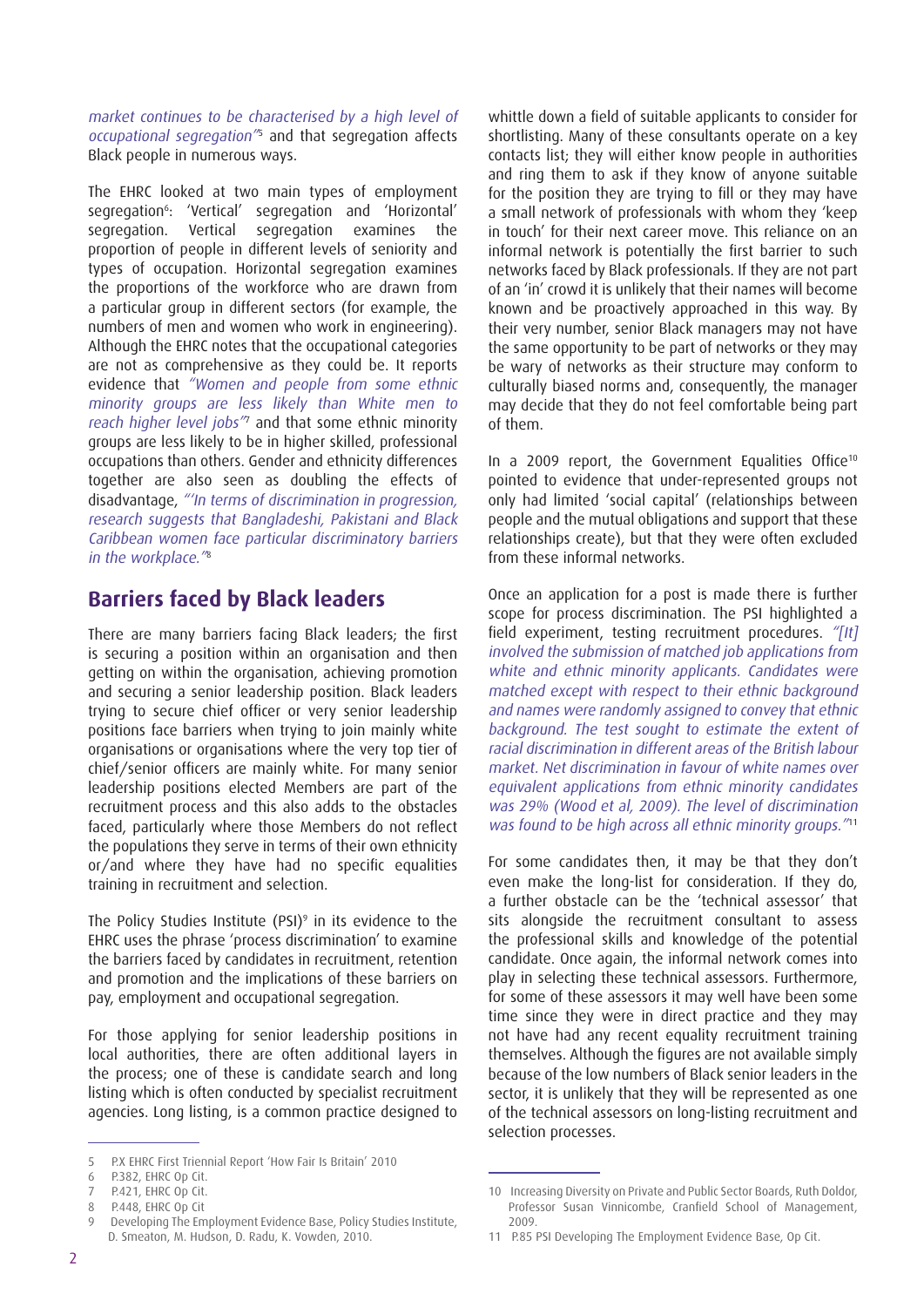There is a useful, albeit private sector, example of how specific actions by organisations can positively impact on the Black talent pool and increase chances of being retained and promoted. "Sanglin-Grant and colleagues (2002) examined survey data in the FTSE-100 companies and found that for 'the handful' of companies actively working on race equality issues, an increased minority of ethnic representation at more junior levels was enlarging the pool of candidates for promotion to senior grades.<sup>"12</sup> It is worth considering that in economic terms, some of the local authorities in England and Wales are the equivalent of a FTSE-100 company so, theoretically, the same approach may reap rewards in the public sector.

Getting promoted is another area where process discrimination is often experienced by individual Black leaders. The PSI sets out the work undertaken by Roberts et al, 200813 using discourse analysis of promotion interviews they found "persistent but tangible barriers to ethnic minority groups progressing into management positions." This, asserts the PSI, does lend weight to concerns that individuals from BAME communities have to be better than their competitors in order to get a job (Parekh, 2000). 14

Another layer in the process for senior leadership interviews are tests, assessment centres and 'trial by buffet' or mixer type events for shortlisted candidates to meet partners or elected Members. There are well known cultural biases in psychometric testing (Rust & Golombok 1999) and new tests of applied leadership bring in different challenges for Black candidates. The informal layers of organisations and their own culture 'how we do things around here' may well be founded on white norms, without valuing other aspects or skills that different backgrounds can bring. Traits can be negatively reframed from their positive origin; for example, assertiveness reframed as aggression, enthusiasm reframed as pushy etc. A further hazard for some Black candidates can be the 'trial by buffet' situation for chief officer appointments, where candidates are on show and expected to 'perform' for those on the appointment panel and, usually, a range of politicians. Unless these are well set up and backed by appropriate training there can be extremely inappropriate 'informal' questioning based on racially biased views; for example, the politician who asked what a candidate thought of residential care given that most Asian people 'look after their own'. Answering such a loaded question whilst maintaining any hope of getting through a competitive recruitment process is a treacherous business.

So, if the candidate makes it through to the final interview process, they have already navigated numerous barriers. The final interview at a chief officer level is usually a Member led process. The PSI in its evidence to the EHRC put the challenges succinctly, clarifying the important issue relating to the training of those on interview panels:

"Discourse analysis of barriers to progression emphasizes the subjective nature of the interview process. A related study (Roberts et al, 2008) sought to understand the discourse processes in promotion interviews in ethnically and linguistically diverse areas and identify some of the wider organizational cultures and practices which may act as a barrier to promotion."

Some of these relate to specific practices such as processes of socialisation with managers that would help them "talk like a manager", related to informal practices and ethnically-based affiliations.

Moreover, formal procedures for selection interviewing and training in diversity and interviewing skills "do not engage with the detailed processes of the job interview or scrutinize them for the potential they have for indirect discrimination." These studies lend weight to concerns that direct forms of discrimination are becoming increasingly less prevalent, whilst indirect, subtler forms of discrimination, are becoming more prevalent. (Ogbonna and Harris, 2006: 400).15

Under the Equality Act 2010 and (Specific Duties) Regulations 201116, there is a specific requirement on local authorities to publish information relating to the protected characteristics of employees and, more broadly, on how they are meeting their equality duty within their organisation. They must demonstrate compliance under the Act by, for example, analysing the profile of staff at different grades, levels and rates of pay, the profile of staff leavers, occupational segregation and recruitment and retention. Information from authority to authority differs and few include the information about proportionality for BAME both within the workforce and at more senior leadership levels in their organisations.

Recently, Brighton and Hove City Council commissioned a piece of work to further explore issues of race equality in the local authority following concerns from their Black and Minority Ethnic Workers Forum (BMEWF)17. In this report Elaine Bowes and Davina Boakye conclude that within the local authority, they found a 'funnel' or attrition rate which was higher for Black and minority ethnic candidates from shortlist to appointment than for other applicants. They assert that the picture was clear in that "the 'funnel' is widest for white British/Irish people, and tightest for BME people"<sup>18</sup>. The authors also note a significant fall from 7.8% in 2010/11 to 2.9% 2011/12, in the proportions of BME people offered posts by the local authority; a fall not in proportion to a corresponding drop in overall applications for employment.

<sup>12</sup> P.86, PSI Op Cit.

<sup>13</sup> P.92, PSI Op Cit.

<sup>14</sup> P.92. PSI Op Cit.

<sup>15</sup> P.92 PSI Op Cit.

<sup>16</sup> Equality Act 2010: Specific Duties to Support Equality Duty Quick Start Guide for Public Sector Organisations, Government Equalities Office, 2011.

<sup>17</sup> Race Equality in Employment Brighton & Hove City Council, Elaine Bowes and Davina Boakye, Global HPO, 2013.

<sup>18</sup> P.20 Global HPO, Op Cit.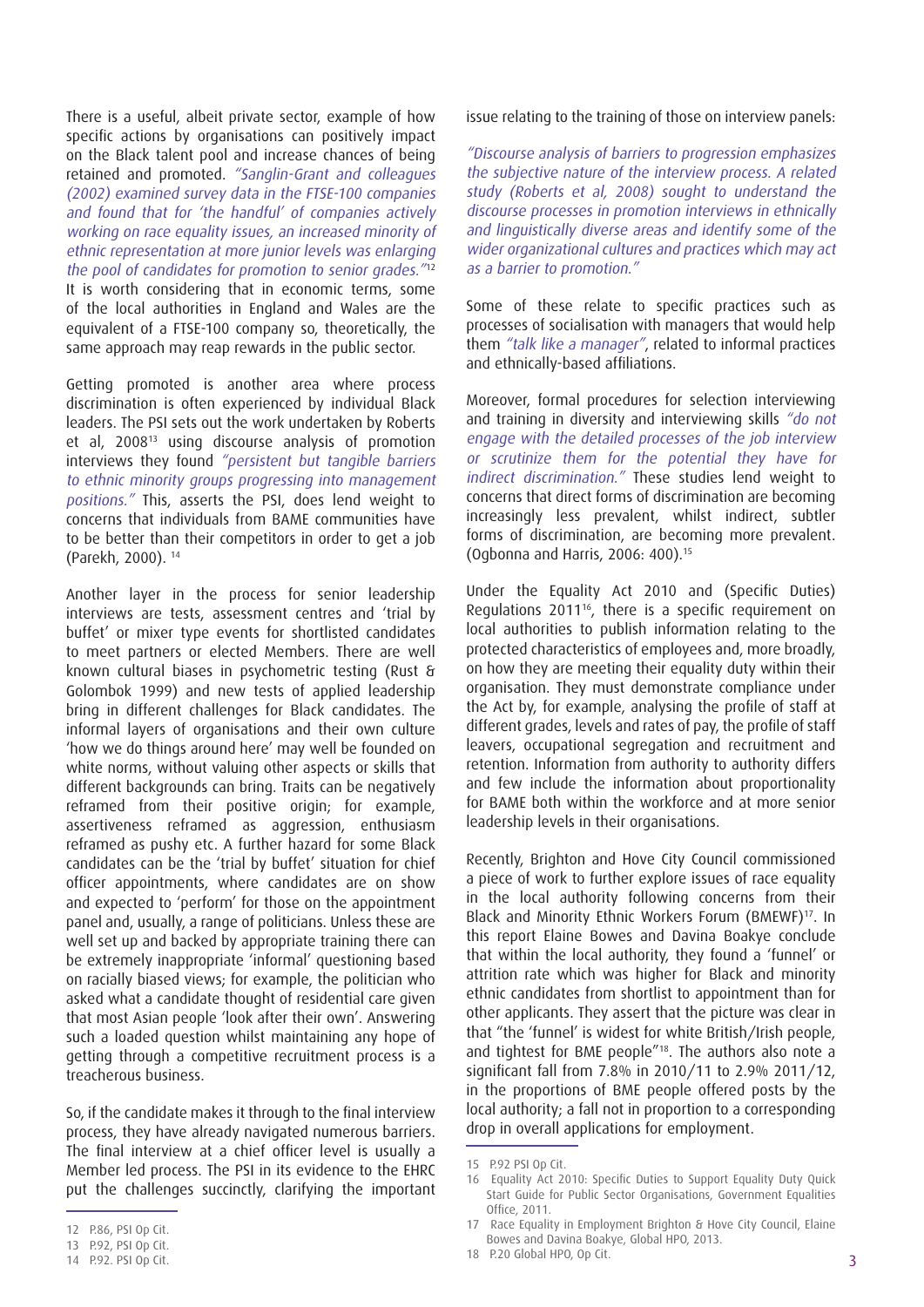### **Additional expectations of Black leaders**

Once appointed, there are a unique set of additional expectations placed onto the shoulders of Black leaders; whether they want them or not they will be there. This is particularly magnified as they are likely to be the only Black leader at chief officer level or one of only a few for positions below chief officer. Forewarned is forearmed, and being prepared for these expectations assists newly appointed senior Black leaders in handling them, alongside the set of expectations that every leader has placed on them when they are appointed. Black leaders often find themselves being used by the organisation as their equalities 'expert'. Black staff in an organisation can vest all their hopes for better treatment on the new Black appointment and expect them to right perceived wrongs that have a long history, almost overnight. Members of the Black community can also have additional expectations that, since the new appointee understands their community, they will act on issues that the organisation may not have acted on before.

All new appointments to senior leadership positions bear the weight of expectations upon them as they start in an organisation. Black leaders have those expectations as well, but, in addition, they are saddled with a whole set of additional expectations, whether they want them or not. The first list of the two illustrations below shows the expectations on all newly appointed leaders and the second list shows the unique additional set of expectations placed on newly appointed Black senior leaders:

A Black leader faces the perceptions of the white staff, partners and politicians; these may vary from a firmly held view that 'they only got the job because they were Black', to views from politicians which are informed by their own particular political or personal views on the place of Black leaders in the workplace in general, or in society. Of course, many will be excited to see the first Black leader within their organisation and genuinely welcome the leader into the organisation or partnerships. The sheer variety of views could be overwhelming to any new leader when preparing for the different opinions that might exist. It is helpful to work out strategies for recognising and tackling situations or comments when they arise, and to reflect on the possible unspoken issues for staff, partners and politicians.

Sometimes, existing Black staff within the organisation can place immense pressure on new and potentially first time senior Black leaders. They will naturally look to the new leader to 'right the past wrongs' of any discrimination they may have experienced in the organisation. They will vest a hope in the new appointment that, finally, the organisation will change its behaviours, particularly where they are perceived by Black staff to be institutionally



racist or discriminatory. If they have waited for years staff will often expect these wrongs to be righted as soon as the person arrives. They may lobby quickly for change and this can place a newly arrived Black chief officer or senior leader in a difficult position before they have even fully established themselves as a new leader in the organisation. It is important to be prepared for the kinds of conversations that will ensue and think about how to respond in a way that does not disenfranchise those Black staff, but also doesn't require premature responses to issues that the leader is yet to become familiar with.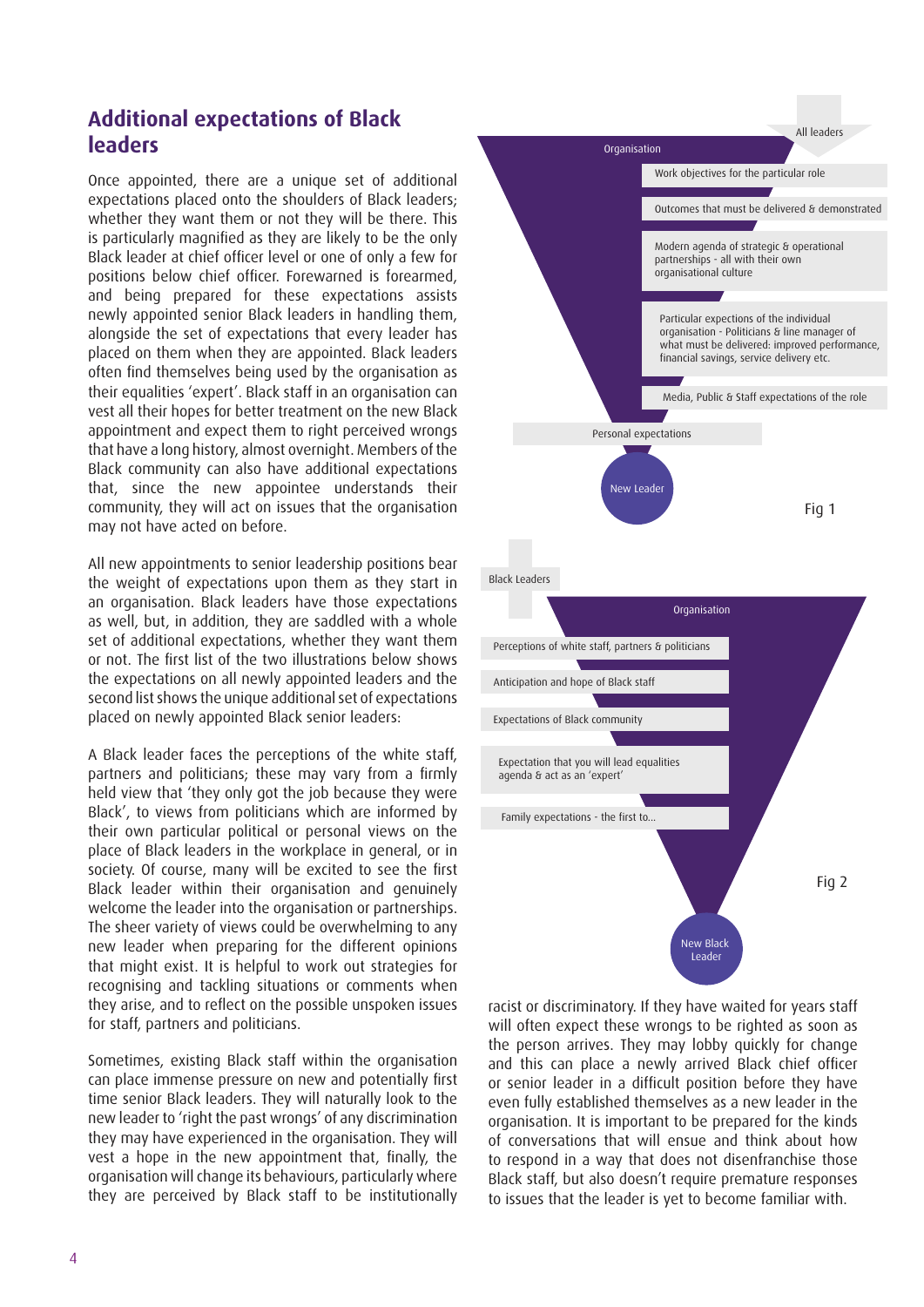Another set of powerful expectations can come from those in the third sector and in Black communities themselves. Similar to the expectations and hopes of Black staff, they will have a clear idea that the appointment of a Black leader could be the change they have wanted to see from the organisation and again they vest their hopes and aspirations for long held difficulties to somehow be successfully overcome as soon as the Black leader is in place. With the three groups, staff, third sector and community it is important to realise that there are real personal stories behind each person who makes up the group; their own experiences of racism, direct or indirect can be extremely powerful and they vest their emotional energy in having high hopes for the Black leader. Unfortunately, this places an almost impossible expectation upon the newly appointed Black leader and it is a very real problem that Black leaders need to think about i.e. how they avoid transference of all the historic individual issues, whilst seeking to make changes that would support people in the future.

This very much leads to part of the next set of expectations on Black leaders. They will often be the first Black leader at the senior leadership table and when talk turns to equalities and diversity, all eyes turn to the Black leader in the room. Many Black leaders do not want to be seen as the only leader who 'does equalities', but on the other hand, helping to lead an equalities and diversity agenda could support them in getting institutional change within the organisation, which would support, staff and communities alike. It is important for Black leaders to have a strategy in place when that assumption is made and the moment occurs for them to respond, and it will occur for them in their leadership roles. They may choose to have a conversation in advance of any

meetings with the Head of Human Resources or their line manager to explore the different expectations that they will face including potentially being seen as the lead on 'equalities'. They may agree a strategy and propose a compromise like sharing the rotating chair of any groups set up around equalities and diversity with their fellow senior leaders, rather than taking sole ownership of the issues/group.

The lack of Black senior leaders in the public sector and particularly in the field of children's and adult services means that it is statistically unlikely that Black candidates will have anyone else in their family who has successfully achieved the kind of role they will have achieved. Furthermore, it may be the first time that anyone in their family has achieved such a senior position. For Black families experiencing an educational system that disadvantages many of them, who experience direct and indirect discrimination on a regular basis in their daily lives, there can be a burden placed on their children that they should succeed where potentially their parents were unable to. It is salutary to note that issues such as outlawing discrimination in housing were not addressed in legislation until as recently as 1976. The emotional burden of expectation by parents adds another layer of complexity to the expectations on Black leaders.

Of course, the expectations and burdens outlined above and exemplified in fig 3 below are in addition to those placed upon the shoulders of all leaders who are newly appointed to senior positions. Many organisations fail to consider the additional challenges that Black leaders face.

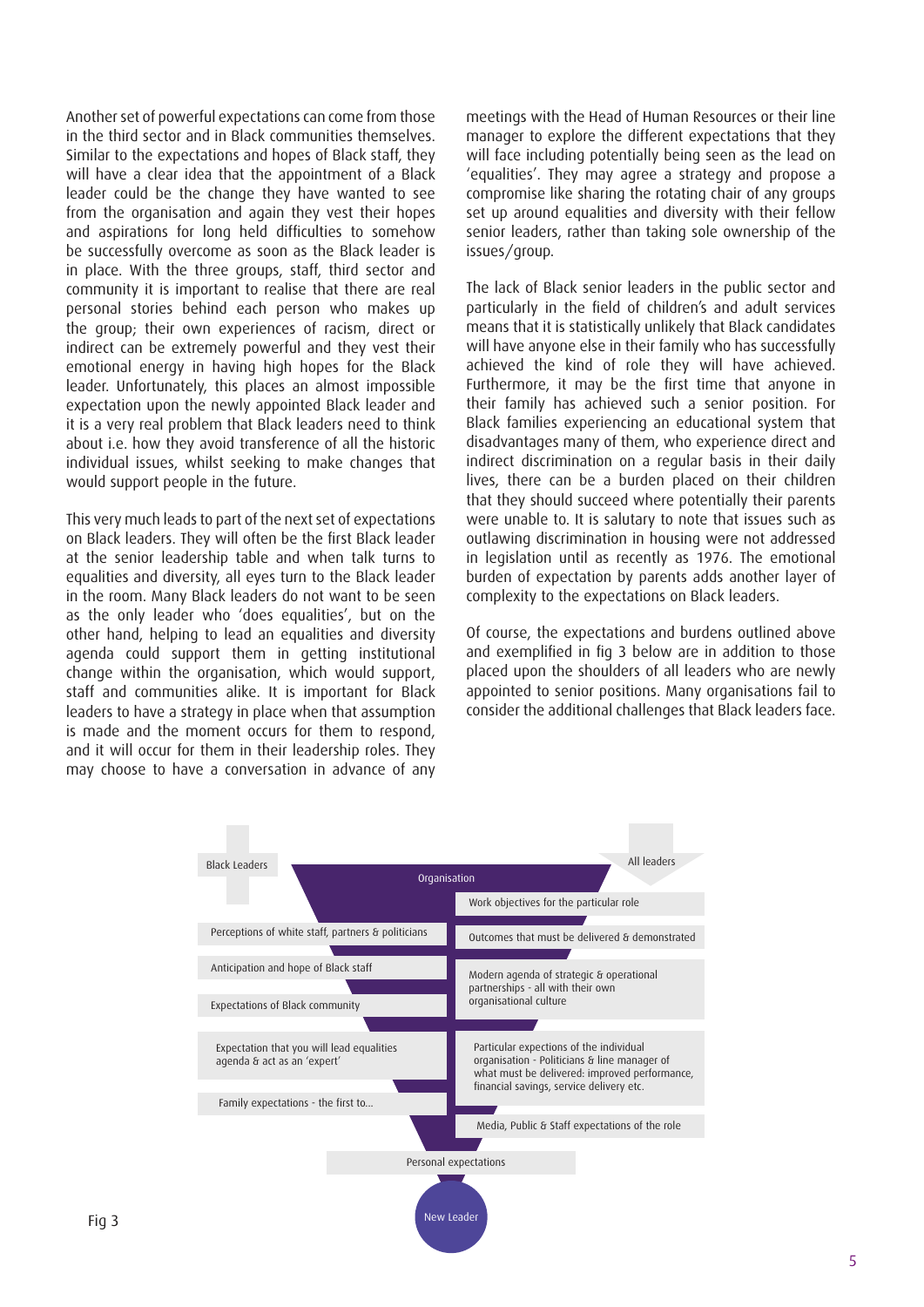### **Over-representation in disciplinary & employment processes**

Having navigated the barriers and obstacles to successfully secure a senior leadership position, surviving there holds a whole new set of potential pitfalls. From the sparse information that is published, it would appear that Black staff can routinely be over-represented in disciplinary process within organisations.

Few local authorities appear to be publishing comprehensive staffing information showing full compliance to the Equality Act 2010 for those who are defined as having 'protected characteristics' by the Act, these should include staff from BAME backgrounds. Therefore, it can be difficult to gain an absolute picture of the representation issues relating to Black staff and Black leaders.

Some authorities have taken a more comprehensive approach and recognised their own human resource issues and commissioned reports to consider why Black staff are disproportionately represented in disciplinary processes. Nottingham City Council commissioned the Institute for Employment Studies (IES) to undertake some research, mainly qualitative, to examine the apparent disproportionate impact of employment procedures on Black employees<sup>19</sup>. Another local authority<sup>20</sup> explored race equality in employment by also commissioning an external organisation following concerns raised by Black staff working within their authority. The authorities concerned should be commended for recognising and commissioning research on this particularly sensitive issue.

The Nottingham City study examined three pertinent areas: the organisational culture; the experiences of Black and minority ethnic employees and the management of performance. It also considered the impact of unitary status relating to the authority.

Interviewing key personnel, the researchers found:

 "…near unanimous consensus among the interviewees that [the authority] compared very favourably with other employers with regard to its policies on equality in general and race (ethnic minorities).<sup>"21</sup> Although the authority was committed to diversity they acknowledged some wide variations on practices in different departments.

They also found a considerable difference of opinion on how Black staff thought the policies were applied. Crucially they found:

21 P.xiv Op. Cit IES

"…black and minority ethnic staff interviewed believed there was a mismatch between written policy and their experiences in their working lives in the Council; in recruitment and selection, in promotion and career progression, and in the their relationships with their managers. Black managers, in particular, attributed some of the underlying causes of the high incidence of disciplinary cases against minority ethnic employees to this imbalance in the application of equality policies.<sup> $22$ </sup>

The researchers examined this complex issue by holding extensive interviews with staff and seeking to find any specific issues that might go some way to explaining some of the apparent differences in the over representation of Black employees in the disciplinary and redeployment processes. Difficult situations such as these and, also, managing poor performance, were explored.

Most of their findings were consistent with those that any authority might expect to find regarding the capability and confidence of managers to assess performance and the variability and subjective nature of performance review to address poor performance. There was, however, a more complex and sensitive layer of issues and findings relating to Black staff. The report found evidence of a disparity in the assessment of performance of Black and minority ethnic staff compared to their white counterparts. For example, evidence that some "white managers quite often [felt] unable to communicate with their black staff<sup>"23</sup>, which would create difficulties in the management of conflict and demonstrates lack of awareness and experience of managing particular groups of staff.

The research explored the behavioural descriptors associated with job competencies. They found that by asking individual staff to rate employees, the white employees tended to rate a greater number of white colleagues in the category of good, placing more ethnic minority individuals in the poor performer category. They considered the difference especially striking, as ethnic minorities make up around a fifth of the whole sample of individuals. They explored further the differences in managerial views of performance. They found 'distinct differences' when they analysed their data. It also showed that white managers placed more white staff within the top three categories compared to their placement of ethnic minorities. As a consequence, this translated into 90% of those described as good performers being white compared to just 10% of ethnic minorities.

The reasons for this are complex and extremely sensitive. However, the concepts we have explored on the Virtual Staff College's Black and Asian Leadership Initiative of reframing attributes from positive to negative, e.g. enthusiasm being interpreted as aggression, focus seen as scheming, is likely to be responsible for some

<sup>19</sup> The Disproportionate Impact of Employment Procedures on Black Employees in Nottingham City Council, The Institute for Employment Studies, Nii Djan Tackey, Penny Tamkin, Hülya Hooker, 2002.

<sup>20</sup> Race Equality in Employment Brighton & Hove City Council, Elaine Bowes and Davina Boakye, Global HPO, 2013.

<sup>22</sup> P.xiv Op.Cit IES

<sup>23</sup> P25 Op. Cit IES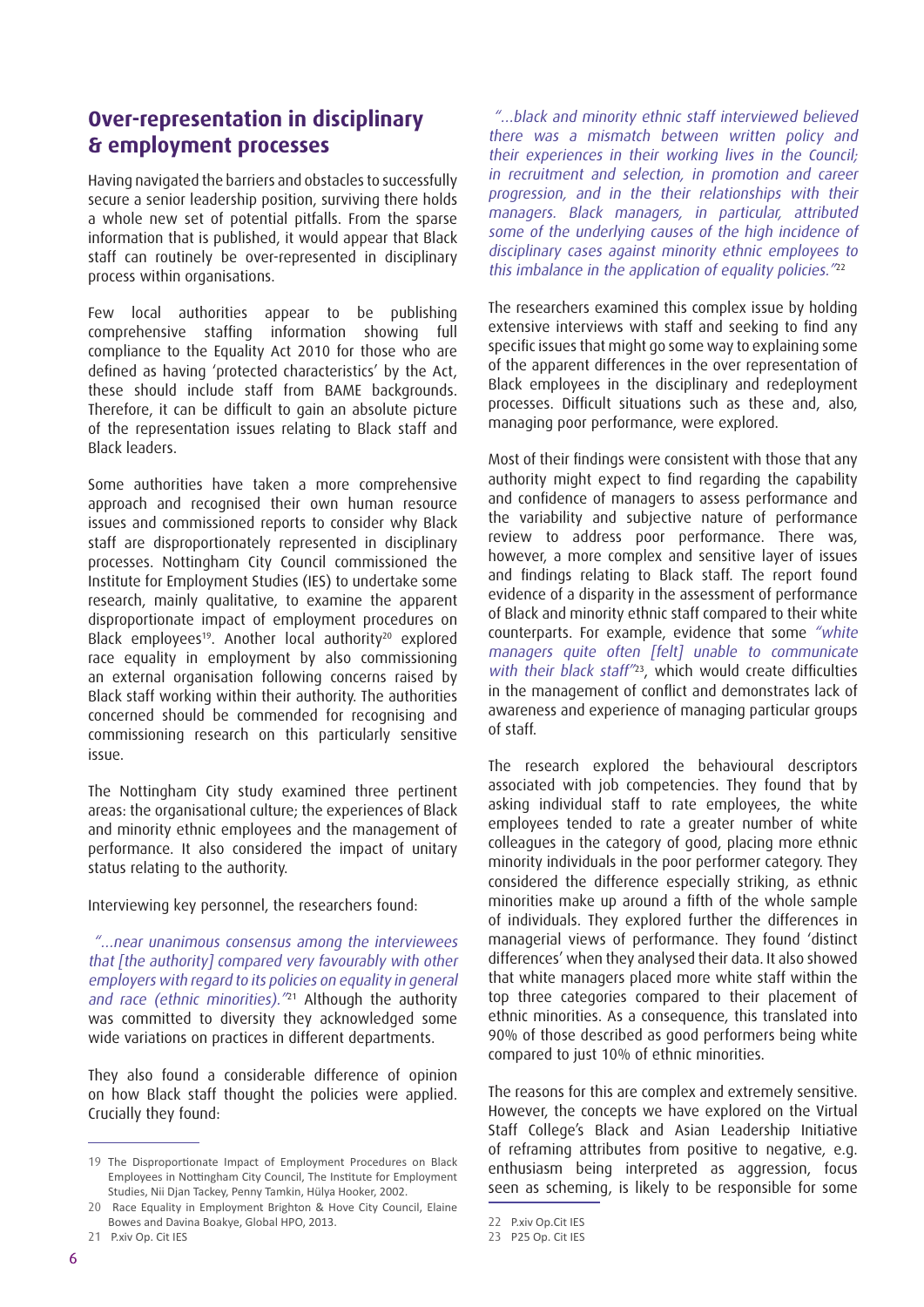of these results. Indeed the researchers noted that white individuals "were more likely to significantly use more negative attributes to describe minority ethnic individuals"24 and "used significantly more positive attributions to describe white rep individuals.<sup>"25</sup>

Unsurprisingly then, when the researchers went on to examine in detail the disciplinary action and redeployment, there were distinct perceptions by Black staff that they had been treated unfairly and some of the unfairness was due to racial prejudice. Some considered that white staff who had acted in the same way as they had were not taken through disciplinary procedures as they had been. The researchers noted that the Black and Asian respondents were 'convinced' they had been treated unfairly on the grounds of racial discrimination. Indeed the researchers commented that:

"there was some justification for the respondents' despondency that the disciplinary action was not deserved. Most of them had the charges against them dismissed after a formal hearing." Unfortunately by then, as they describe, the disciplinary action had had a significantly adverse impact upon them.

Similar findings were made within Brighton and Hove City Council by Elaine Bowes and Davina Boakye<sup>26</sup> who observed that (although small in number), BME staff were nearly twice as likely to be disciplined as their white colleagues. The major difference in reasons for disciplinary processes between BME and white colleagues was startling. By far the majority of reasons for disciplining white staff was sickness absence whereas, for BME staff, capability was the major ground for a disciplinary process. In fact they found the proportion of BME staff disciplined for capability issues had also risen in the last two years from 14% to 29% with the latest figures (2011/12) showing no white staff were taken through a disciplinary on the grounds of capability. Not only were BME staff more likely to be subject to disciplinary procedures within the local authority, they were more likely to be dismissed from employment than their white colleagues. Bowes and Boakye found that in one of the years they were studying (2010/11), the overall rate of exit as a result of dismissal from employment was 7.5% but the dismissal rate of BME staff leavers totalled 21%. Although they note that in the most recent year exits as a result of dismissals had increased across the board, they still noted a higher figure for BME staff compared to their colleagues. The issue of over-representation of BME staff in disciplinary procedures was noted when the authority undertook previous exploration of these issues in 2009. However, as highlighted in the most recent report, no action had been undertaken to specifically address this concern.

Bowes and Boakye also found issues in relation to the numbers of BME staff compared to white staff using the local authority formal grievance procedures. Although, again, the overall numbers were small, the researchers were able to conclude that "BME staff are more likely to raise a grievance at BHCC, and far more likely to complain of bullying and harassment."<sup>27</sup>

The Nottingham City Council research examined redeployment and, although some shortcomings of how processes had been conducted were felt by the majority of staff interviewed, the issues that were handled in a less than transparent and variable manner appeared to affect all staff rather than particular groups. However, it is interesting to note that the Black staff interviewed perceived the process to be unfair to them.

Whilst the researchers did not come to that conclusion it is easy to see how staff already affected by potential reframing and performance assessment might view all such processes through a similar lens. The lack of appropriate role models within any organisation can also skew the perceptions (rightly or wrongly) of Black staff that they are neither good enough for, nor welcome to aspire to, senior leadership positions. In the Nottingham City Council report researchers highlighted that:

"The lack of representation of ethnic minorities in the senior management team of the Council is considered the most serious of the shortcomings of the Council."<sup>28</sup>

Similar conclusions were reached by the research in Brighton and Hove City Council:

"The data analysis shows an under-representation of BME people at the most senior levels in the council and an overrepresentation of them at the most junior levels.<sup>"29</sup>

How many other councils, if they examined their own information would also be in that position?

Researchers have also used the models of Alderfer and Dansereau<sup>30</sup> to consider how organisations can assign individuals to groups which hold certain traits or characteristics which can be used to make or break a reputation. They explored the concepts of 'in-groups' and 'out-groups' with organisations identifying and assigning (albeit informally) individuals to these groups, one formed around identity; women, ethnicity, 'race', age, gender; the other formed on task, function and hierarchy. The sets of behaviours between groups and resulting judgements have the potential to not just negatively affect all members of the perceived 'out-group' but,

<sup>27</sup> P.29. Op. Cit Global HPO

<sup>28</sup> P.74 Op. Cit IES.

<sup>29</sup> P.73 Op.Cit Global HPO

<sup>30</sup> P.85 Op.Cit IES

<sup>24</sup> P.51 Op. Cit IES.

<sup>25</sup> P.55 Op. Cit IES.

<sup>26</sup> Race Equality in Employment Brighton & Hove City Council, Elaine Bowes and Davina Boakye, Global HPO, 2013.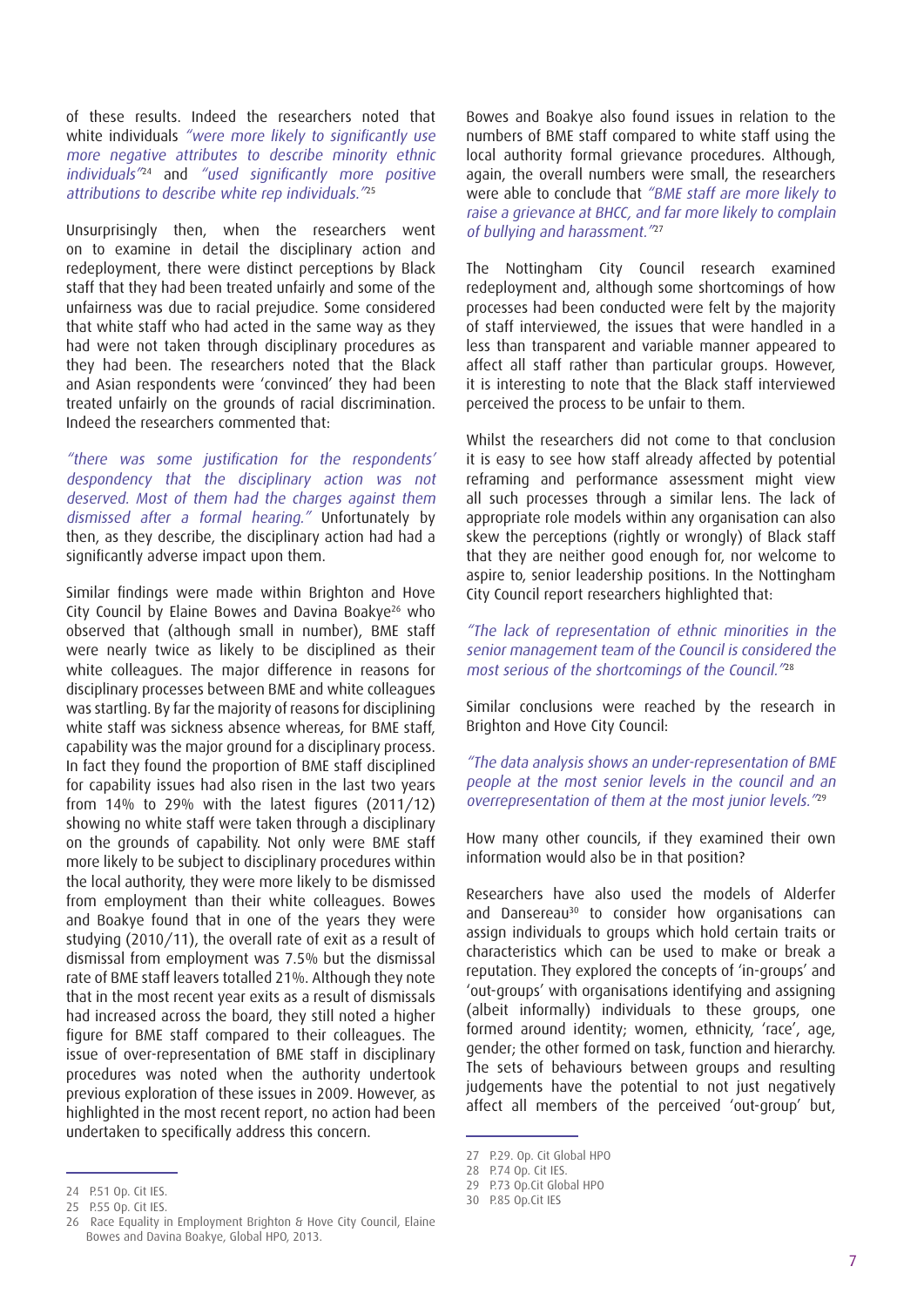moreover, individuals within that group; this could lead to a multiple layered field of disadvantage for aspiring Black leaders. This very much points to the lack of social capital, networks and opportunities which we explored previously considering recruitment issues that Black leaders may experience in their career paths. In their individual study the IES researchers concluded that:

"…cognitive processing philosophy and group membership theory provide the intellectual explanatory framework for some of the observed differences in the assessment of performance between white and minority ethnic employees."<sup>31</sup>

In their report they set out a number of actions and steps that could support the Council in its improvement journey, both at a general level in human resource procedures and training but also to specifically address the inequalities found as part of their research.

Having a disproportionate number of Black staff within disciplinary procedures is not, however, isolated to local authorities. In 2012, Manchester University<sup>32</sup> was commissioned to research disproportionality of Black and Minority Ethnic (BME) police officers involved in professional standards issues. The researchers examined data from Greater Manchester Police, West Midlands Police and the British Transport Police. They found that in West Midlands Police "statistically significant overrepresentation of BME officers was identified in internally raised misconduct investigations. Disproportionality was more pronounced for Asian officers who were 2.08 times more likely to be subjected to investigation than white officers.<sup>"33</sup> The report found even higher rates of disproportionality in the British Transport Police, with BME officers 2.41 times more likely than white officers identified in internally raised misconduct investigations.

In 2012, following a Freedom of Information Request, the Royal College of Midwives reported, that, across their eighteen trusts, there were a disproportionate number of Black midwives subjected to disciplinary hearings and that the consequent outcomes were also disproportionate. They found that 60% of midwives subject to disciplinary processes were Black and, over the time period examined ten midwives were dismissed, all of whom were Black.

These examples are given in the context of the partnership work being undertaken by local authorities, with health and the police. The data from those organisations on disproportionate representation of Black staff in disciplinary processes should also point us to the potential difficulties in the culture of other organisations with whom Black leaders are expected to work in partnership,

33 P.4 Op. Cit Manchester University

let alone the potential issues in their own employing organisations.

#### **Conclusions**

The review of the barriers and obstacles faced by potential and serving Black Leaders set out in this paper should be valuable reading for organisations, chief executives, other senior leaders and elected Members.

As these barriers and obstacles affect Black staff and leaders they fall firmly into the definition of Institutional Racism<sup>34</sup>, defined in the late 1990s by Sir William Macpherson as:

"The collective failure of an organisation to provide an appropriate and professional service to people because of their colour, culture or ethnic origin. It can be seen or detected in processes, attitudes and behaviour which amount to discrimination through unwitting prejudice, ignorance, thoughtlessness and racial stereotyping."

Process discrimination starts at the very point an organisation seeks to recruit to a vacant leadership position and the types of issues we have explored further compound the potential for discrimination at all levels.

For Black aspiring leaders and Black leaders already in mainly white organisations, reading this paper may make them feel as if the odds are stacked against them and, in reality, they may well be. However, going in forewarned about the many obstacles, barriers and behaviours that can affect their progression into senior leadership is the best way to be prepared for the challenges that they will face. The Black and Asian Leadership Initiative offered by the Virtual Staff College is now on its third cohort. It offers aspiring Black leaders an opportunity to consider the unique challenges that they face in progressing in their careers and their unique leadership perspective that they can bring to organisations adding additional value as a consequence. It supports them in a safe environment to critically examine their own experiences, views and perceptions and supports them to build their unique leadership skills, preparing them for the challenges ahead with strategies on how to address them and increase their confidence in preparation for their next career move. Ultimately, as individuals, they need to make a choice about what they would like to do in their careers, make a plan and remain committed to it. The rewards are potentially great for Black leaders bringing something unique to an organisation, making a contribution at many levels that other colleagues may not be able to and, most of all, giving a sense of achievement to individual Black leaders who are making a difference to their community, their staff, their partners and their organisation.

<sup>31</sup> P.85 Op.Cit. IES

<sup>32</sup> Disproportionality In Police Professional Standards, Graham Smith, Harry Hagger Johnston & Chris Roberts, Manchester University July 2012.

<sup>34 &</sup>quot;The Inquiry Into The Matters Arising From The Death of Stephen Lawrence", Sir William Macpherson 1999.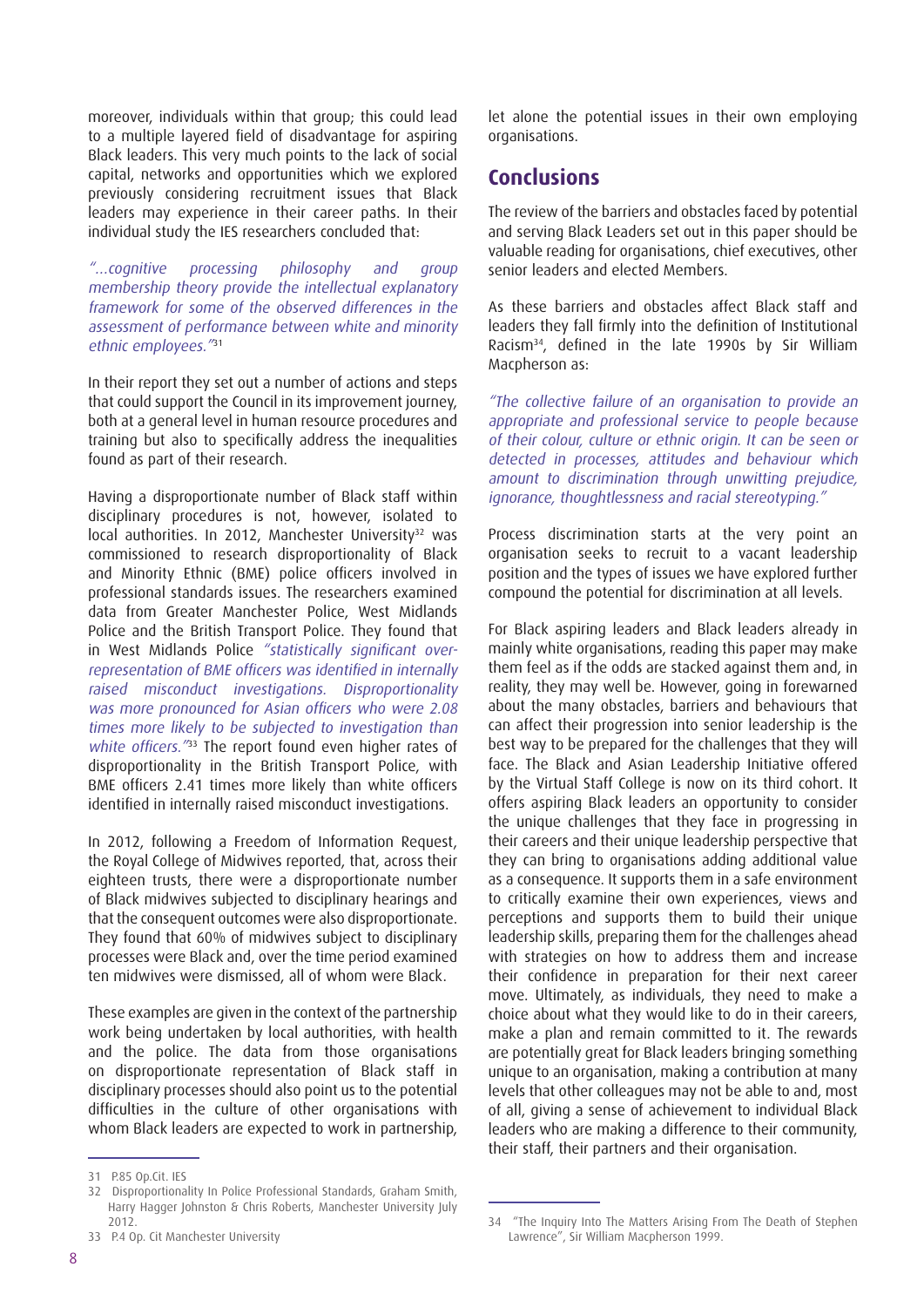Organisations need to review themselves against the barriers, obstacles and hurdles we have set out and critically evaluate how they measure up to these. If we asked a group of Chief Executives and Directors whether they thought their organisation was institutionally racist, we would surmise that not many would answer in the affirmative. However, once organisations have reflected on their own understanding of the issues, breaking down the obstacles and barriers piece by piece and reflecting on how many bear relevance for them, perhaps the answer would be slightly different.

As Leroy Eldridge Cleaver said in 1968: "You're either part of the solution or part of the problem."